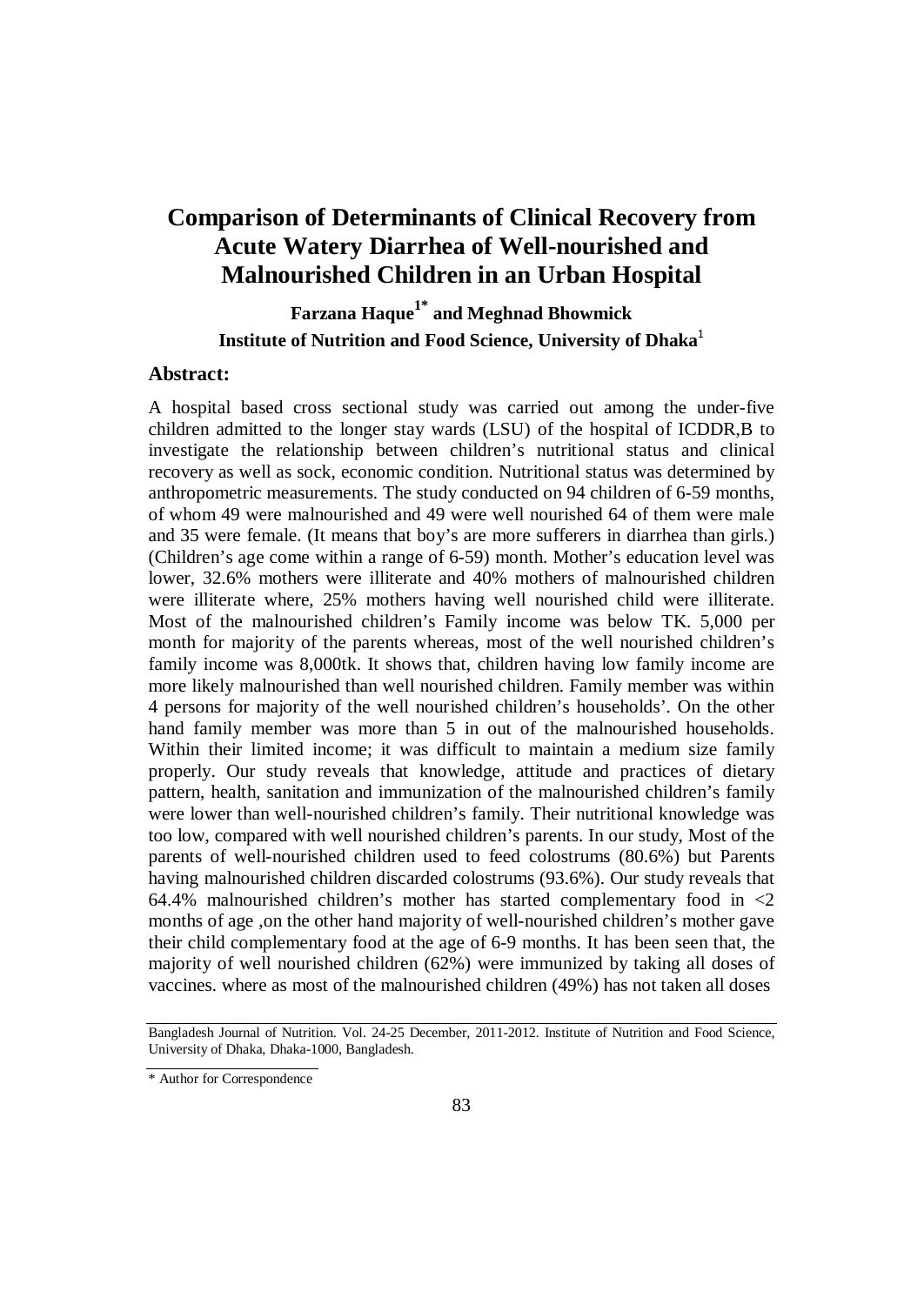as a result there immunity was lesser than well-nourished children. Most of the caregivers of well-nourished children (43.5%) knows that diarrhea causes by not giving immunization, on the other hand majority of caregiver of malnourished patients (31.9%) knows that main cause of diarrhea is infection by germs. The immunization status of well nourished children was quite satisfactory. 62% well nourished children and only 40% Mal nourished children was completely immunized. It has been seen that, ORS intake was higher in well-nourished children  $(172.2$ lml-on the  $1<sup>st</sup>$  day of hospitalization, compare to malnourished children. Stool output was higher in malnourished children  $235.48$  ml-on the 1<sup>st</sup> day after admission. It shows that there is a co-relation between ORS intake, stool output and recovery period. It has been seen that, mean duration of diarrhea before hospitalization was lower in well-nourished children group, but duration of fever, vomiting and abdominal pain rate was higher in this group compared to malnourished group.

**Key words:** Hospital stay, Diarrhea, Malnutrition, Body weight.

#### **Introduction:**

With a population of more than 144 million, every day 700 Children die in malnutrition. One of the major causes for hospitalization in a general hospital is again diarrhea  $(7.1\%)^1$  Diarrhea is considered as the commonest and most important single health problem in developing countries, like Bangladesh, due to poor quality drinking water and malnutrition. In most cases, death is caused by  $dehvdration<sup>2</sup>$  medically, dehydration is a serious and potentially life-threatening condition in which the body contains an insufficient volume of water for normal functioning. Based on the results of prospective studies conducted in the developing countries, it was estimated that about 500 million children under the age of 5 years develop diarrhea and 2-3 million of them die annually in Asia. $3$  Factors affecting nutritional status of children are not only food availability and accessibility or health services availability but also perhaps most importantly gender disparity, behavioural patterns of the caregivers and caring practices at household level. <sup>4</sup>Malnuthtion has a significant effect not only on the individual member's welfare but also on the Bangladesh economy.<sup>15</sup> Each year approximately 1 billion episodes of diarrhea are estimated to occur in developing countries and these episodes result in 3-4 millions of death each year<sup>5</sup>. In Bangladesh about 30% of death in children occurs due to diarrhea<sup>6</sup>.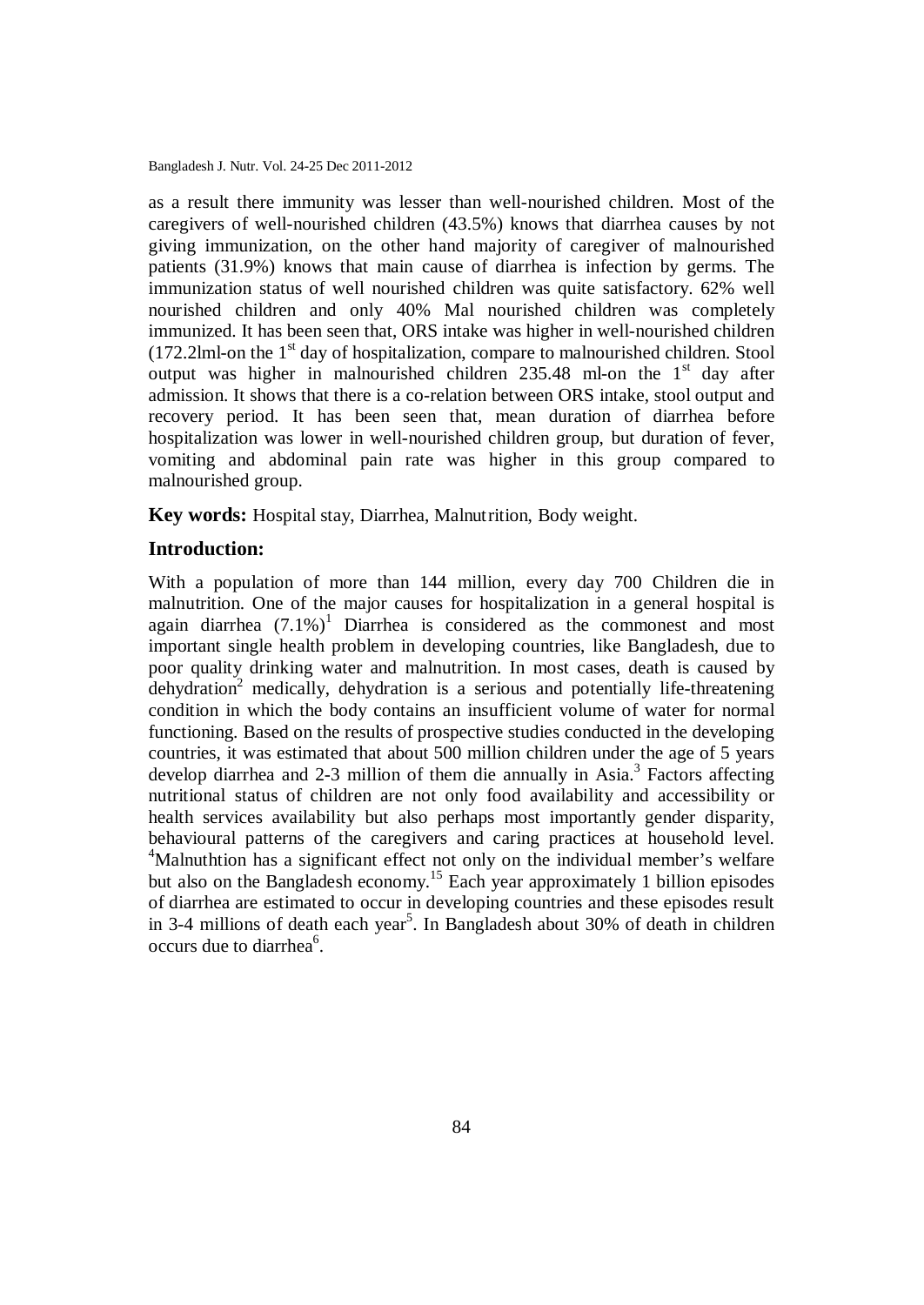### **Methodology:**

**Study design:** This was a cross sectional study involving under-five children admitted to the longer stay wards (LSU) of the hospital of ICDDR,B.

**Study population:** The study was conducted among 94 children of 6-59 months, of whom 49 were malnourished and 49 were wellnourished.64of them were male and 35 were female.

**The questionnaire:** Data were collected through interview of the mothers/attendants of the children, relevant clinical and laboratory information of the study children were collected from hospital records, and mothers/caregivers' perceptions of diarrhea and their severity was assessed through focus group discussion.

Data were analyzed in SPSS windows according to the objectives of the study.

### **Anthropometric measurements:**

Anthropometric Measurements was measured by weight (kg), height (meter) and age (months) for assessing nutritional status and Z-scores was calculated and compared to the WHO standard. Normal nourishment is defined as no stunting, wasting or underweight  $(Z\text{-score} > -1 \text{ SD})$ .

### **Results:**

A total of 94 children were included in the study. This chapter provides information on some of the socio-demographic characteristics and child health characteristics.

| <b>Factors</b>                                            | <b>Well-nourished</b> | <b>Malnourished</b> | P value* |  |
|-----------------------------------------------------------|-----------------------|---------------------|----------|--|
|                                                           | $(n = 47)$            | $(n = 47)$          |          |  |
| (month)<br>Age<br>Mean(range)                             | $9(1-42)$             | $10(1-54)$          |          |  |
| of<br>the<br>Weight<br>$(kg)$ children<br>$(Mean \pm SD)$ | 7.57 & 2.98           | $5.68 \pm 2.02$     | 0.000    |  |
| Height of the children<br>(cm)<br>$(Mean \pm SD)$         | $70.23 \pm 12.81$     | $65.2 \pm 10.4$     | 0.046    |  |
| <i>*Frequencies</i>                                       |                       |                     |          |  |

#### **Table-I: Nutritional indication of the child.**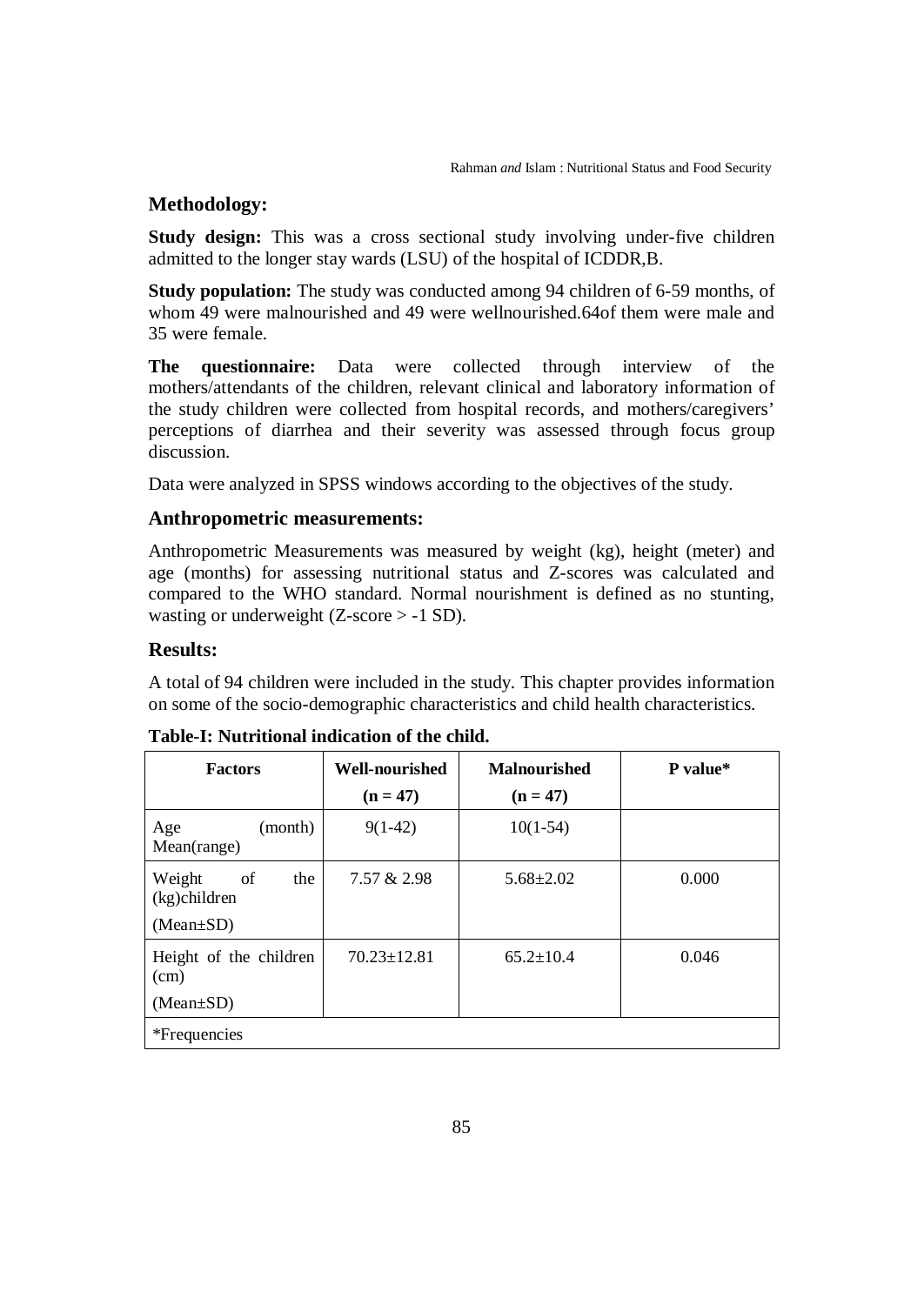| Age of the child<br>(In months) | well-nourished<br>$(n = 47)$ | <b>Malnourished</b><br>$(n = 47)$ | Total* |  |  |
|---------------------------------|------------------------------|-----------------------------------|--------|--|--|
| $6 - 12$                        | 27                           | 25                                | 52     |  |  |
| 13-19                           | 6                            | 8                                 | 14     |  |  |
| $20 - 26$                       | 6                            | 5                                 | 11     |  |  |
| 27-33                           |                              | 1                                 | 1      |  |  |
| $34 - 40$                       | 3                            |                                   | 4      |  |  |
| 41-47                           | $\overline{4}$               | 5                                 | 9      |  |  |
| >47                             | 1                            |                                   | 1      |  |  |
| * Cross tabulation count        |                              |                                   |        |  |  |

**Table-2: Distribution by Age (In months) according to their nutritional status.**

## **Table-3: Distribution of the gender of the child.**

| Gender of the child | Well-nourished n<br>$(\%)$ | <b>Malnourished n</b><br>(%) | P-value* |
|---------------------|----------------------------|------------------------------|----------|
|                     | $(n = 47)$                 | $(n = 47)$                   |          |
| Male                | 33(35.1)                   | 28(30.1)                     | 0.280    |
| Female              | 14(14.9)                   | 19(20.2)                     |          |
|                     |                            |                              |          |

\* Cross tabulation count

# **Table-4: Distribution of the caregiver's.**

| <b>Relationship of the</b> | Well-nourished   | <b>Malnourished</b> | <b>P-value</b> * |
|----------------------------|------------------|---------------------|------------------|
| caregiver                  | $\mathbf{n}(\%)$ | $\mathbf{n}(\%)$    |                  |
| Mother                     | 45(95.7)         | 42(89.4)            |                  |
| Father                     | 2(4.3)           | 1(2.1)              | 0.218            |
| Grandmother                | 0                | 2(4.3)              |                  |
| <b>Sister</b>              | 0                | 2(4.3)              |                  |
| * Cross tabulation count   |                  |                     |                  |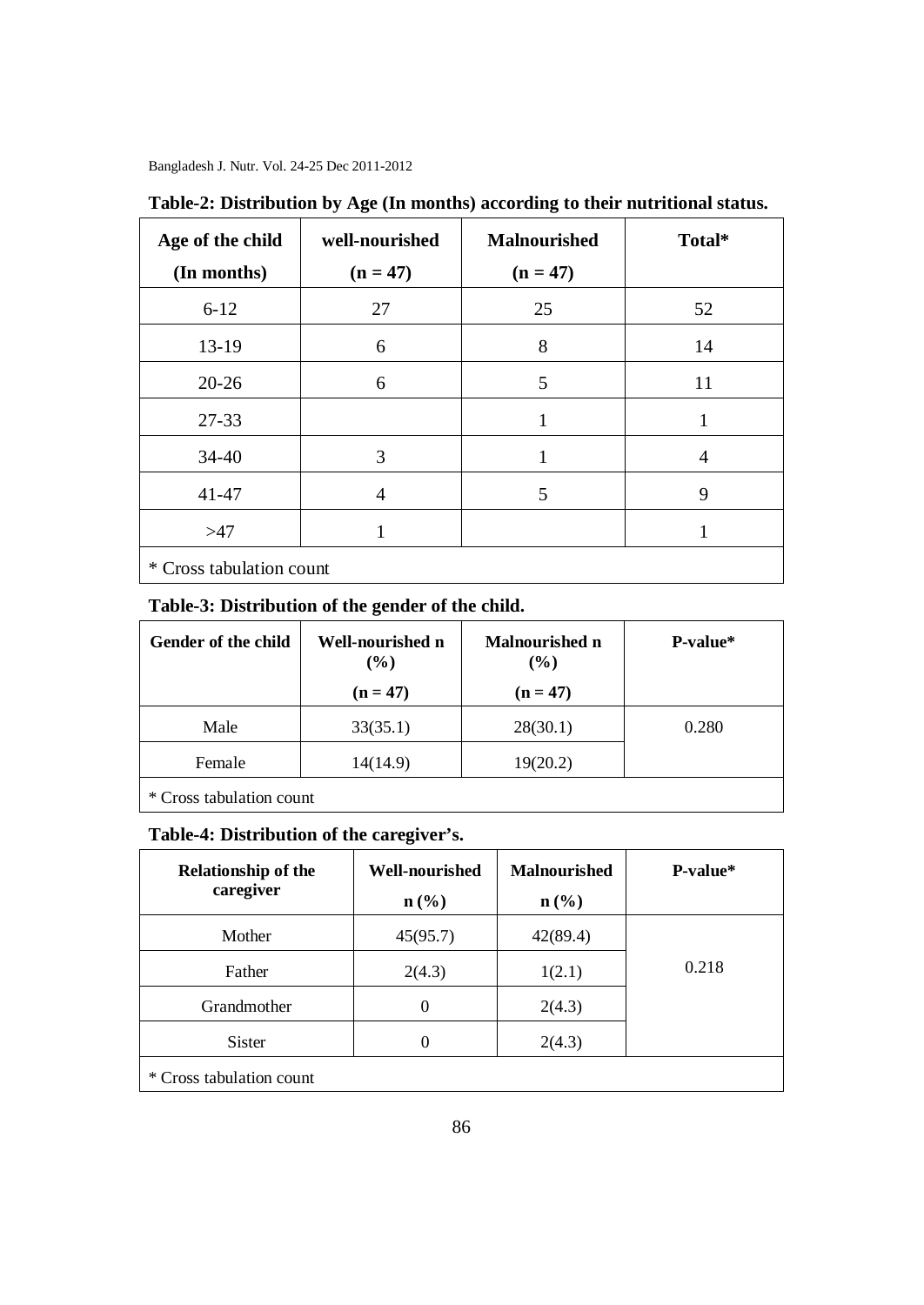| <b>Number of Vaccine Doses</b> | <b>Well-nourished</b><br>$(\%)$ | <b>Malnourished</b><br>$(\%)$ | P-value* |
|--------------------------------|---------------------------------|-------------------------------|----------|
| All doses                      | 62                              | 40                            |          |
| Not all doses                  | 39                              | 49                            | 0.218    |
| Not at all                     |                                 | 12                            |          |
|                                |                                 |                               |          |

# **Table-5: Distribution by Immunization status (%).**

\* Pearson Chi-square test

# **Table-6: Distribution of the time of giving complementary food.**

| Time of giving<br>complementary food | <b>Well-nourished</b><br>$(n=47) n$ (%) | <b>Malnourished</b><br>$(n=47) n$ (%) | <b>P-value</b> * |
|--------------------------------------|-----------------------------------------|---------------------------------------|------------------|
| $<$ 2 months                         | 14(31.8)                                | 29(64.4)                              |                  |
| 3-5 months                           | 12(27.3)                                | 14(31.1)                              | 0.000            |
| 6-9 months                           | 18(40.9)                                | 2(4.4)                                |                  |
|                                      |                                         |                                       |                  |

\* Cross tabulation count

# **Table-7: Distribution of Source of Drinking Water.**

| <b>Factors</b>                   | <b>Well-nourished</b> | <b>Malnourished</b> | P-value* |
|----------------------------------|-----------------------|---------------------|----------|
|                                  | $(n=47) n$ (%)        | $(n=47) n$ (%)      |          |
| Tube well                        | 20(42.6)              | 24(51.1)            |          |
| Supply water                     | 10(21.3)              | 14(44.7)            | 0.001    |
| Supplied water after<br>purified | 16(34)                | 2(4.3)              |          |
| Other                            | 1(2.1)                | $\theta$            |          |
| * Cross tabulation count         |                       |                     |          |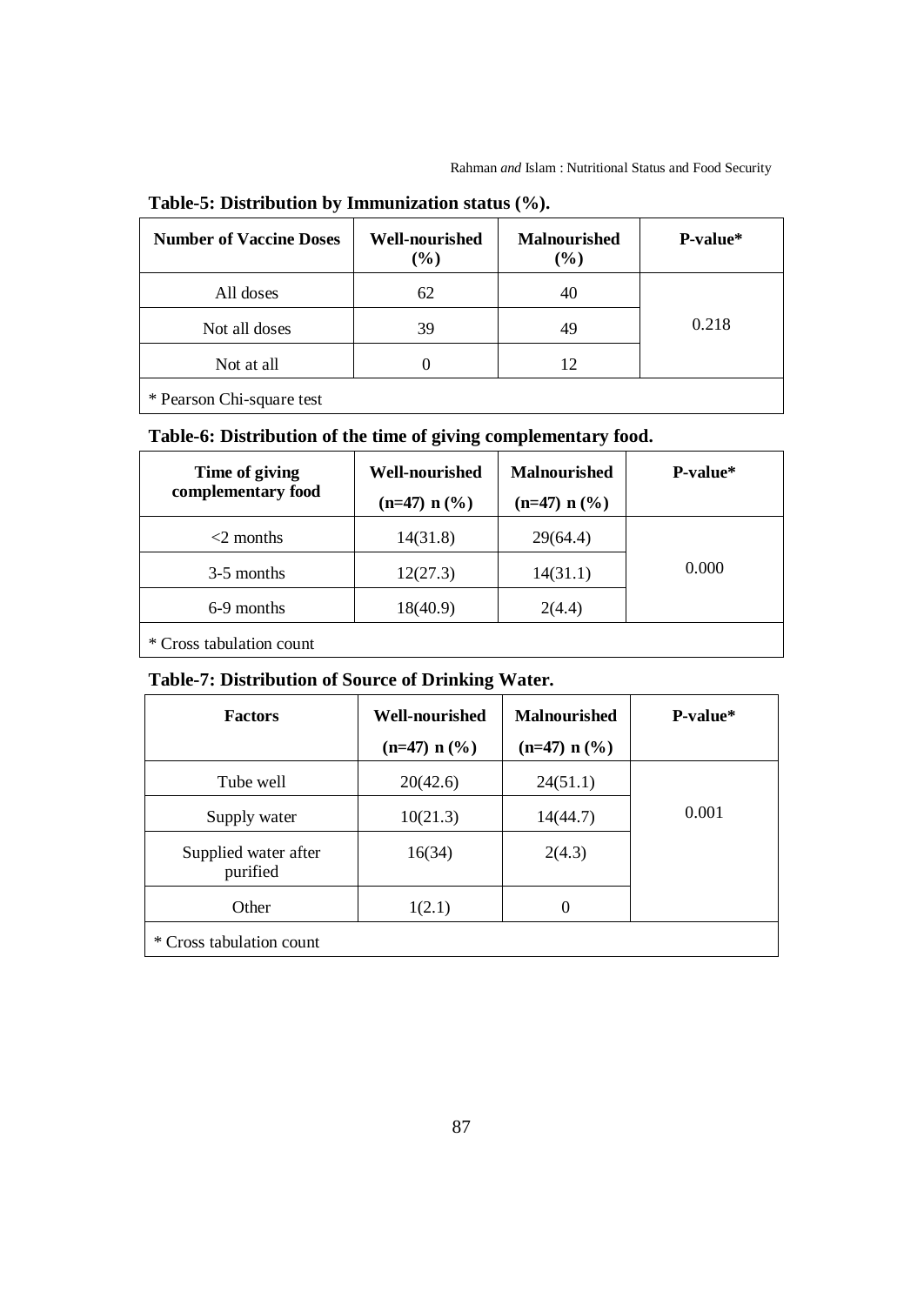| <b>Factors</b>           | <b>Well-nourished</b> | <b>Malnourished</b> | P-value* |
|--------------------------|-----------------------|---------------------|----------|
|                          | $(n=47) n (%)$        | $(n=47) n$ (%)      |          |
| Always                   | 44(93.6)              | 25(53.2)            |          |
| Very often               | 1(2.1)                | 9(19.1)             | 0.000    |
| Not usually              | 2(4.3)                | 13(27.7)            |          |
| * Cross tabulation count |                       |                     |          |

### **Table-8: Distribution of hand Wash Practices.**

**Table-9: Distribution of Practice of feeding colostrums.**

| <b>Factors</b>           | <b>Well-nourished</b> | <b>Malnourished</b> | P-value* |
|--------------------------|-----------------------|---------------------|----------|
|                          | $(n=47) n$ (%)        | $(n=47) n$ (%)      |          |
| Yes                      | 38(80.9)              | 3(6.4)              |          |
| No                       | 9(19.1)               | 44(93.6)            | 0.000    |
| * Cross tabulation count |                       |                     |          |

# **Table-10: Distribution of the type of food beside breast milk.**

| Type of food beside<br>breast milk | <b>Well-nourished</b><br>$n$ (%) | <b>Malnourished</b><br>$n$ (%) | P-value* |
|------------------------------------|----------------------------------|--------------------------------|----------|
| Animal milk                        | 9(19.1)                          | 18(38.3)                       |          |
| Tin milk                           | 20(42.6)                         | 16(34.0)                       | 0.029    |
| Water                              | 7(14.9)                          | 4(8.5)                         |          |
| Family food                        | 4(8.5)                           | 1(2.1)                         |          |
| Suji                               | 6(12.8)                          | 1(2.1)                         |          |
| Not applicable                     | 0                                | 7(10.1)                        |          |
| Cross tabulation count<br>∗        |                                  |                                |          |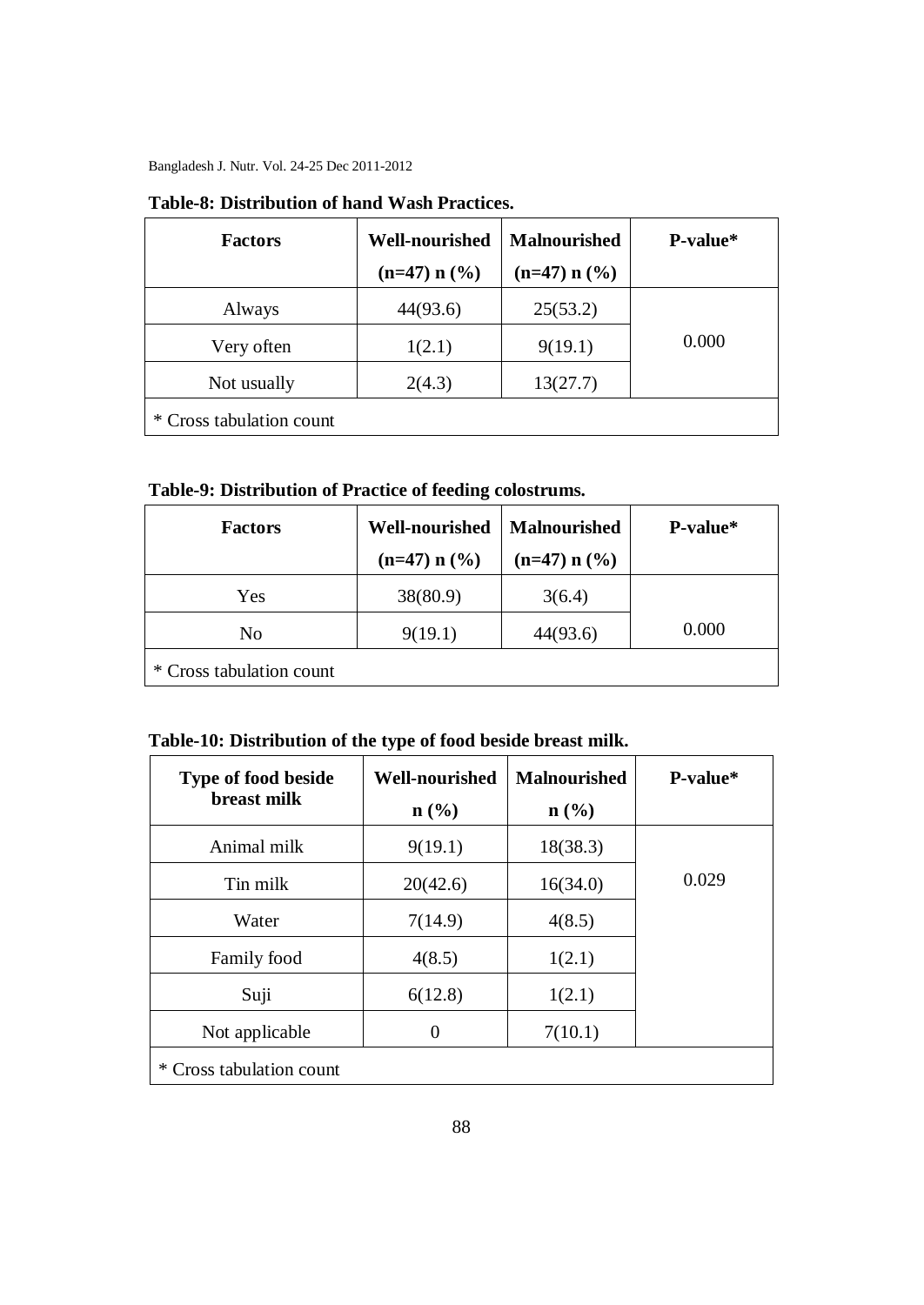|                               | Table-11: Comparison of Recovery day after admission of children with                                                                                                                                                             |  |  |  |  |  |  |  |
|-------------------------------|-----------------------------------------------------------------------------------------------------------------------------------------------------------------------------------------------------------------------------------|--|--|--|--|--|--|--|
| different nutritional status. |                                                                                                                                                                                                                                   |  |  |  |  |  |  |  |
|                               | $\frac{1}{2}$ , and in the contract of the contract of the contract of the contract of the contract of the contract of the contract of the contract of the contract of the contract of the contract of the contract of the contra |  |  |  |  |  |  |  |

| <b>Nutritional of the child</b> | Well-nourished   Malnourished |               | <b>P-value</b> * |
|---------------------------------|-------------------------------|---------------|------------------|
|                                 | $(n = 47)$                    | $(n = 47)$    |                  |
| Recovery day (Mean $\pm SD$ )   | $3.66 \pm 10.1$               | $5.21 + 1.71$ | 0.000            |
| $*$ Student t test              |                               |               |                  |

Mean age of the well-nourished children was lower than malnourished child (Table-l). Most of the patients at the hospital were between 6 and 12 months. There were 27% Well nourished and  $25\%$  malnourished child ( $>2$  wt-for-age). So children over 12 months (1 year) were mote immune to diarrhea than children under 12 months of age (Table-2). It has been seen that about one third of the well-nourished children (35.1%) and majority of malnourished children (30.l%) were boys (Table-3). Table-4 shows that the percentage of mother as a primary caretaker was high (95.7%) than the percentage of malnourished children (89.4%). When mother was working outside or was absent for a long time, the caretaker looks after the child. In 4.3% cases of malnourished children's, grandmother takes care of the child when mother was away. On the other hand all the well-nourished children are taken care by parents. It has been seen that, the majority of well nourished children (62%) were immunized by taking all doses of Vaccines, where us, most of the malnourished children (49%) has not taken all doses as a result there immunity was lesser than well-nourished children. The immunization status of well nourished children was quite satisfactory. 62% well nourished children and only 40% Mat nourished children was completely immunized (Table-5). It has been seen that, the majority of well nourished children 40.9% were given complimentary food at the age of 6-9, on the other hand 64.4% malnourished children was given earlier (Table-6). As a source of drinking water about 51.1% malnourished family used tube water, 42.6% well-nourished family used tube well water (Table-7). Most of the people having well-nourished children (93.6%) used to wash their hand always .On the other hand, only 53.2% people having a malnourished children used to wash their hand always (Table-8). Table-9 depicts that, Most of the parents of well-nourished children used to feed colostrums (80.6%) but Parents having malnourished children don't have practice enough to feed colostrums to their child (93.6%). Most of the mothers having well-nourished children used to feed tin milk (42.6%) on the other hand most of the mother having malnourished children (38.3%) used to give animal milk beside breast milk (Table-10). It has been seen in (Table-11) that, recovery day was lower in well-nourished group (3.66) on the other hand, malnourished children's mean recovery time was much higher than well-nourished group. It reveals that, a well nourished child recovers quickly than malnourished children ( $p<0.000$ ).

### **Discussion:**

The study presents the relationship between nutritional status and recovery period during hospitalization in the hospital. it was a hospital based cross sectional study conducted on 94 children of 6-59 months, of whom 49 were malnourished and 49 were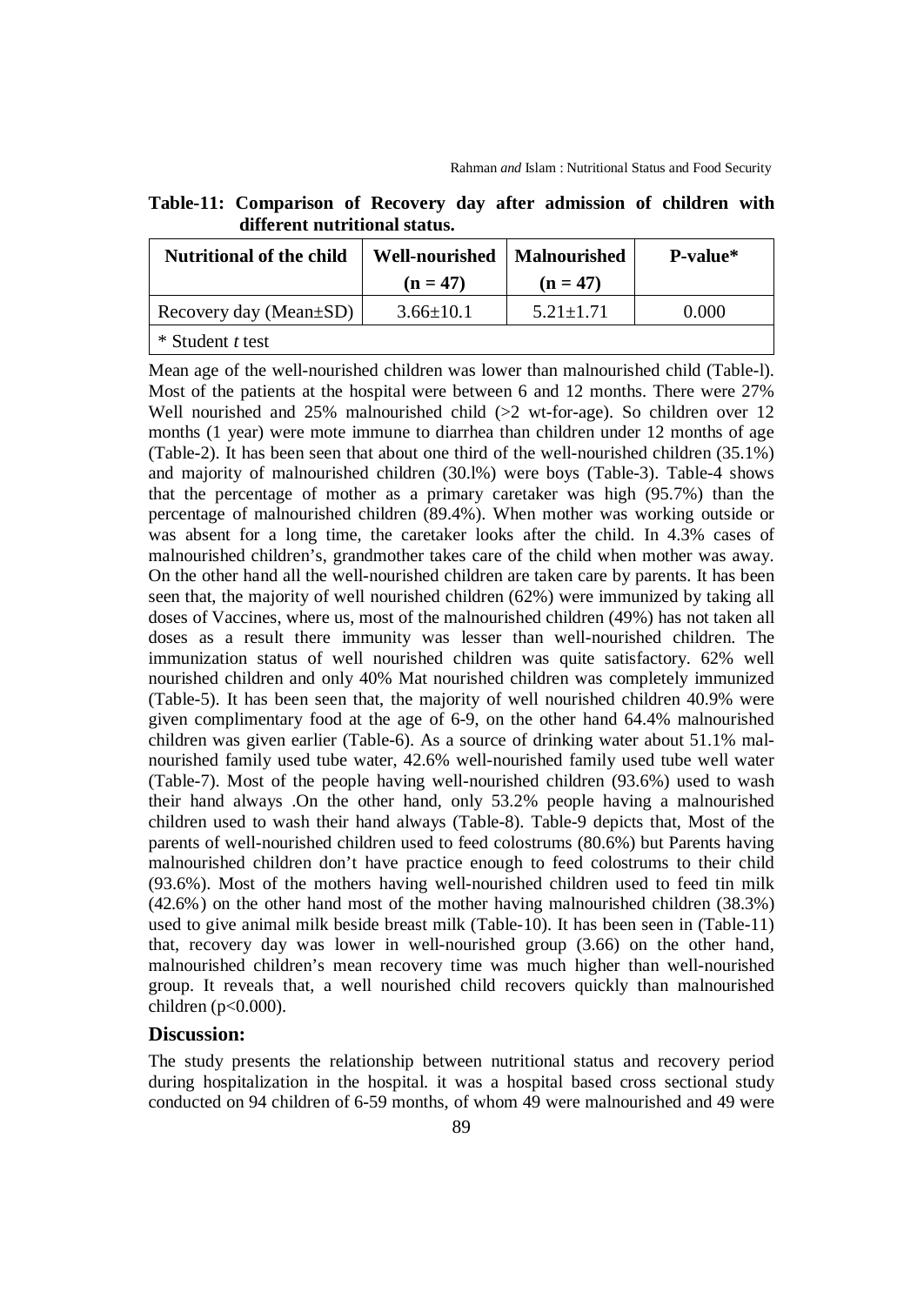well nourished 64 of them were male and 35 were female. It means that boy's are more sufferers in diarrhea than girls. Children's age come within a range of 6-59 months. Mother's education level was lower, 32.6% mothers were illiterate and 40% mothers of malnourished children were illiterate where, 25% mothers having well nourished child were illiterate. It means that, children having illiterate mother are suffering malnutrition than of literate. Whereas 25 fathers were illiterate. Though mothers take care of the child and their educational level are so poor, so they can't take proper care of the child. For this' most of the children suffers from various infectious diseases. Most of the malnourished children's Family income was below TK. 5,000 per month for majority of the parents whereas, most of the well nourished children's family income was 8,000tk. It shows that, children having low family income are more likely malnourished than well nourished children. Family member was within 4 persons for majority of the well nourished children's households'. On the other hand family member was more than 5 in most of the malnourished households. Within their limited income; it was difficult to maintain medium size family properly.

As has been reported in several nutritional surveys conducted in Bangladesh, malnutrition is one of the major health problems in Bangladesh, as elsewhere in the developing world. Children under 5 happen to be the most affected. Under 5 mortality rates are 89/1000 live births due to different causes including malnutrition. Our study reveals that knowledge, attitude and practices of dietary pattern, health, sanitation and immunization of the malnourished children's family were lower than well-nourished children's family. Their nutritional knowledge was too low, compared with well nourished children's parents.

Colostrums play an important role in immunization. It is rich in immunologic which can protect children from various infectious diseases. Due to rejection of Colostrums, immunity power of children lowers and children suffers from various infectious diseases. As a result children become malnourished. In our study, Most of the parents of well-nourished children used to feed colostrums (80.6%) but Parents having malnourished children discarded colostrums (93.6%).

Complementary feeding is most essential for the children after complete 6 months of age. In Child Nutrition Survey (BBS, 1991) revealed that, 30% of children were introduction to solid food after 9 months and 80% children received rice-based food<sup>1</sup>. Our study reveals that 64.4% malnourished children's mother has started complementary food in <2 months of age, on the other hand majority of well-nourished children's mother gave their child complementary food at the age of 6-9 months. Delayed introduction of weaning food observed in our study that is similar to other studies of Bangladesh and  $lndia<sup>10</sup>$ . A survey in Dhaka slums by ICDDR, B shows that 18.7% of the 0-2 month's old infant and more than half of the 3-5 months old infants were receiving semi solid food $1$ . Early weaning is harmful because that decreases the infant's time at breast feeding, limiting the supply of breast milk and it is likely to be related with infection. Delayed introduction is also responsible for growth retardation. Because after 6 months of age, nutritional requirement of the children gradually increases with age but the supply of nutrition from mother's milk cannot fulfill the requirement. As a result the growth of children is lowered and they suffer from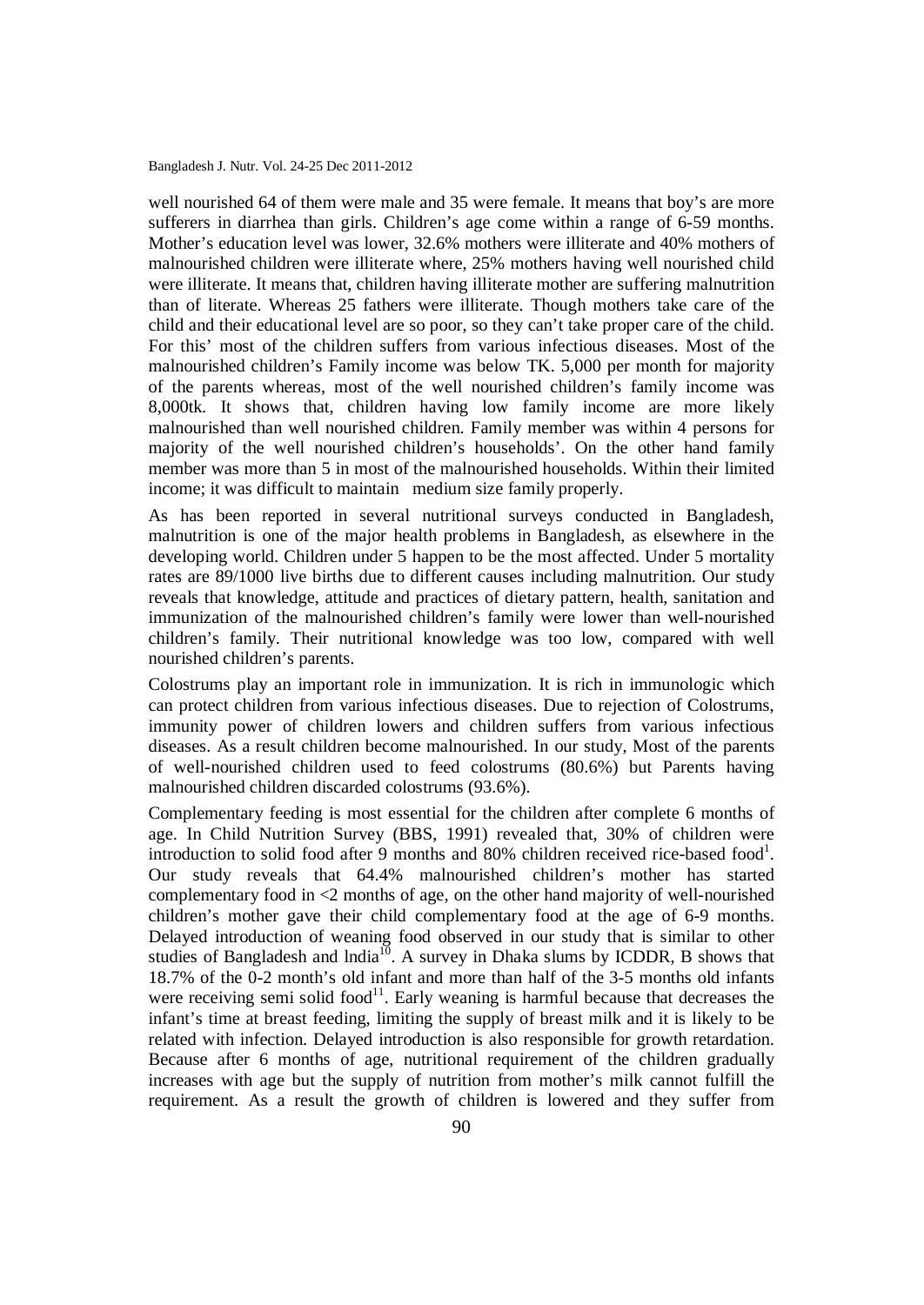malnutrition. Another stud in United Arab Emirates (UAE) showed that 60% of children had received semisolid food within two months of life<sup>7</sup>.

It has been seen that, the majority of well nourished children (62%) were immunized by taking all doses of Vaccines. where as most of the malnourished children (49%) has not taken all doses as a result there immunity was lesser than well-nourished children. Most of the caregivers of well-nourished children (43.5%) knows that diarrhea causes by not giving immunization, on the other hand majority of caregiver of malnourished patients (31.9%) knows that main cause of diarrhea is infection by germs. The immunization status of well nourished children was quite satisfactory. 62% well nourished children and only 40% Mal nourished children was completely immunized. In Child Nutrition Survey<sup>62</sup> (BBS, 1997) 76.7 % were immunized. The rate of immunization was lower than BBS, 1997. In our study, only 42.2% were drinking safe water (Fig-9). Inappropriate source of drinking water is a risk factor for infectious diseases. It has been observed that 19.5% mothers of well-nourished children's has given EBF for first 6 months of the life, but less than that only 8.5% mothers having malnourished children has given EBF to their child. It shows that practice of breast feeding yet not good enough in our society.

Our study reveals that, most of the parents of well-nourished children used to feed colostrums (80.6%) but Parents having malnourished children don't have practice enough to feed colostrums to their child (93.6%). Most of the mothers having wellnourished children used to feed tin milk (42.6%) on the other hand most of the mother having malnourished children (38.3%) used to give animal milk beside breast milk. 89.4% mothers of well-nourished children and 83% mothers of malnourished children know that the main symptom of diarrhea is the increased amount of stool. Most of the mothers, 83% well-nourished and 56.5% malnourished Mothers used to give less amount of food during diarrhea. Most of the well-nourished children received treatment before hospitalization (55.3%) On the other hand most of the malnourished children (59.6%) didn't receive any treatment before hospitalization. During diarrhea, 75% of the well-nourished children's were taken to qualified doctor, but on the other hand, most of the malnourished children's (59.6%) were taken to pharmacist.

It has been seen that, ORS intake was higher in well-nourished children (172.21 ml-on the  $1<sup>st</sup>$  day of hospitalization, compare to malnourished children. Stool output was higher in malnourished children 235.48 ml-on the  $1<sup>st</sup>$  day after admission. It shows that there is a co-relation between ORS intake, stool output and recovery period.

In our study, (mean ±SD) weight, height of the children were found (Table-1). In child Nutrition  $Survey^7$  the mean value of weight, height of the children were found respectively. Again in Nutrition Survey of Bangladesh<sup>10</sup> the mean value of weight, height was also found. Mean anthropometrics values of present study are lower than the values reported in Child Nutrition Survey and Nutrition Survey of Bangladesh<sup>10</sup>.

During hospitalization, weight for age Z score was better in discharge among patients than admission. Weight for height Z score was also better in discharge than admission. Because when the children stay in home they can't get proper food, treatment and care. Beside this, their water and electrolyte balance also disturbed. So they loose their